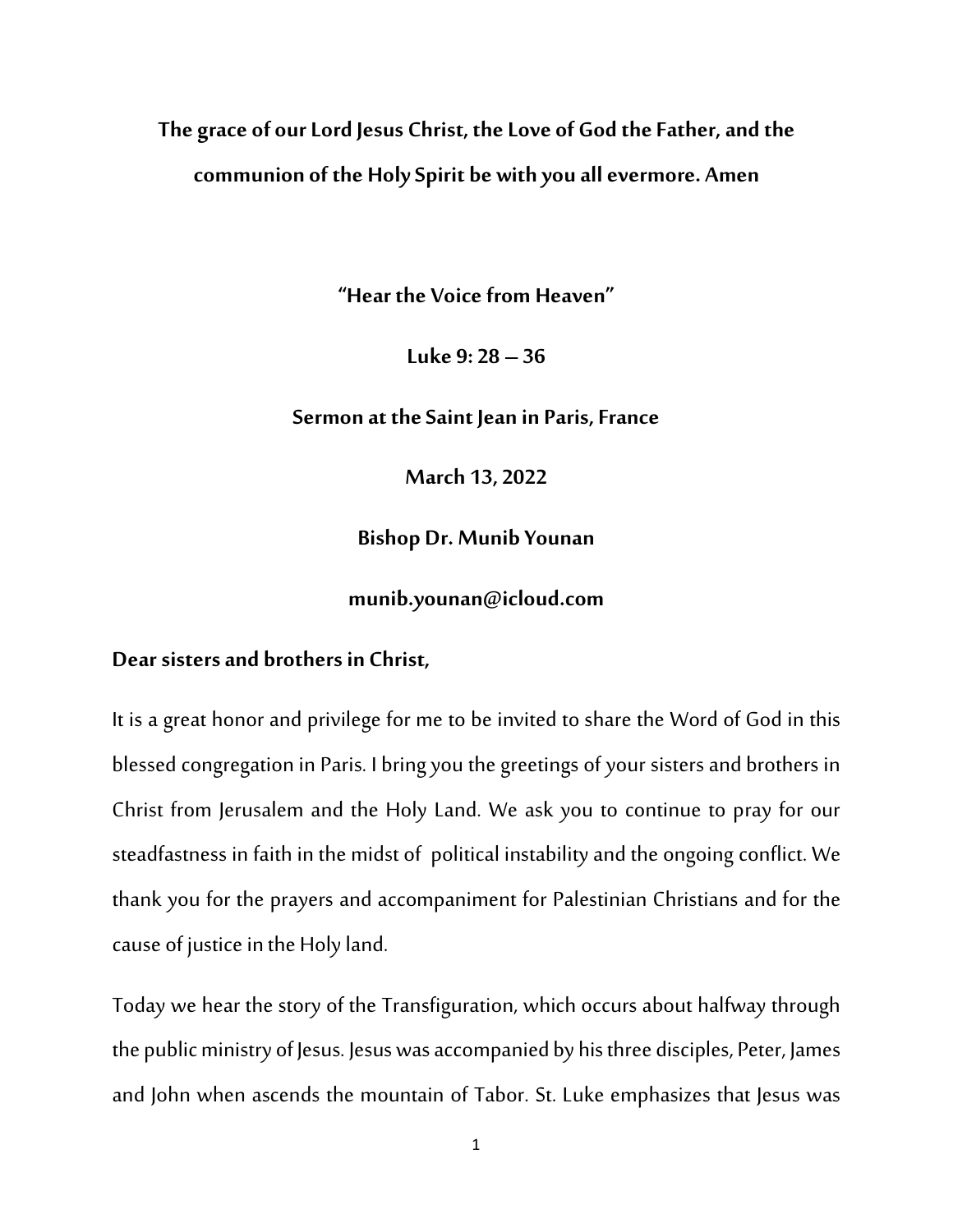spending his time in prayer, and this intense time of prayer resulted in this moment of transfiguration.

I wonder: If this experience of transfiguration would happen today, how would the public react? What would be the social media response? The media would surely have wanted to broadcast this event live, for otherwise many would doubt that it happened. Perhaps some would say this religious experience reminds them of Sufism. But this miraculous event was not so unique. The history of religion teaches us that the intense prayers, and devotion of committed believers and mystics are often accompanied by physical transformation and aluminous glow, which imparts a living message. If some of you have spent time deep in prayer, perhaps you also experienced moments of transfiguration.

Luke's account of the Transfiguration of Jesus is by the public confession of Peter. "Jesus said to the disciples in Caesarea, but who do you say I am? "Peter answered: "The Messiah of God." (Lk 9:20-21). Jesus, in response to Peter's confession, made a threefold disclosure: that the Messiah of God must suffer, that his disciples must be prepared to share His suffering, and that his suffering and theirs must be seen against a background of ultimate and certain glory.This means that the disciples have already had a preview of the glory to come, and an invitation to come and follow the Son of God. The voice of God on the mountain only affirmed this prophecy and invitation.

As Luke the Evangelist describes, the vision of transfiguration on Mount Tabor was very remarkable. "While Jesus was praying, the appearance of his face changed, and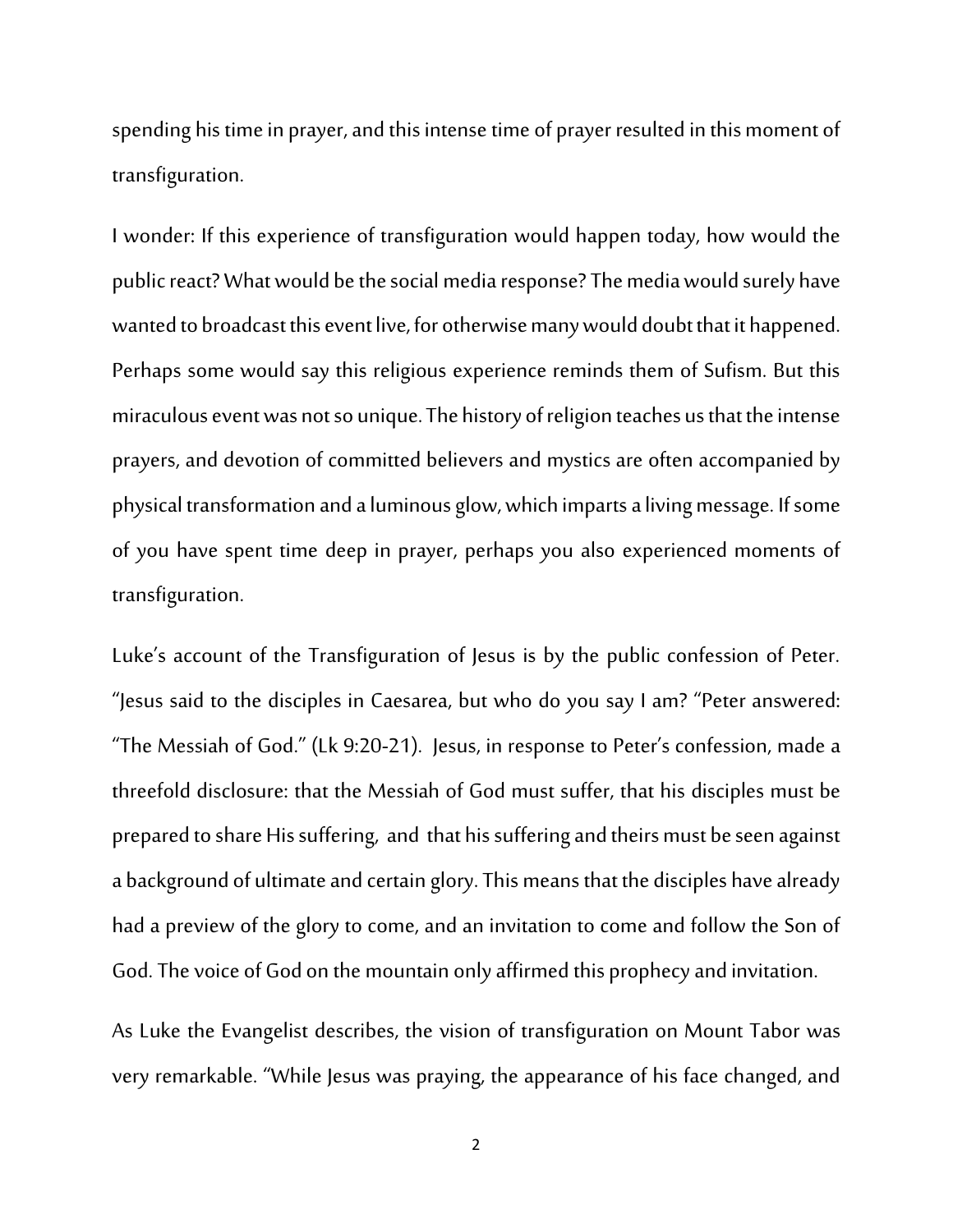his clothes became dazzling white. Suddenly, the same two men, Moses and Elijah talking to Him. They appeared in glory and were speaking of his departure (exodus) which the was about to accomplish in Jerusalem." (29-31).

It is fascinating to see in how many respects the experience of these two great servants of God matches the experience of Jesus. When Moses came down from the mountain of Sinai, he did not know that the skin of his face shone (Ex 34:29). Both Moses and Elijah had their most intimate experiences of God on a mountaintop. It was into Mount Sinai that Moses went to receive the law. (Ex 31:18). It was on Mount Horeb that Elijah found God, not in the wind nor in an earthquake but in the still small voice (1King 19:9-13). It is also strange that there was something awesome about the deaths of both Moses and Elijah. The Book of Deuteronomy (34:5+6) tells us of the lonely death of Moses on Mount Nebo. It reads as if God Himself was the burier of the great leader of the people. As for Elijah, he took his departure from the astonished Elisha in a chariot and horses of fire (2 King2:11).

The two figures on the mountaintop represent Lawand the prophets. As they appeared to Jesus, he was setting out to Jerusalem, where many great ones died. Furthermore, it was consistent with Jewish belief that Elijah was the forerunner and herald of the Messiah, and it was believed at least among some Jewish teachers that when the Messiah came, he would be accompanied by Moses.

These two figures, Moses and Elijah are the twin peaks of Old Testament history and achievements. These two figures rose up in the Transfiguration and pointed to Jesus

3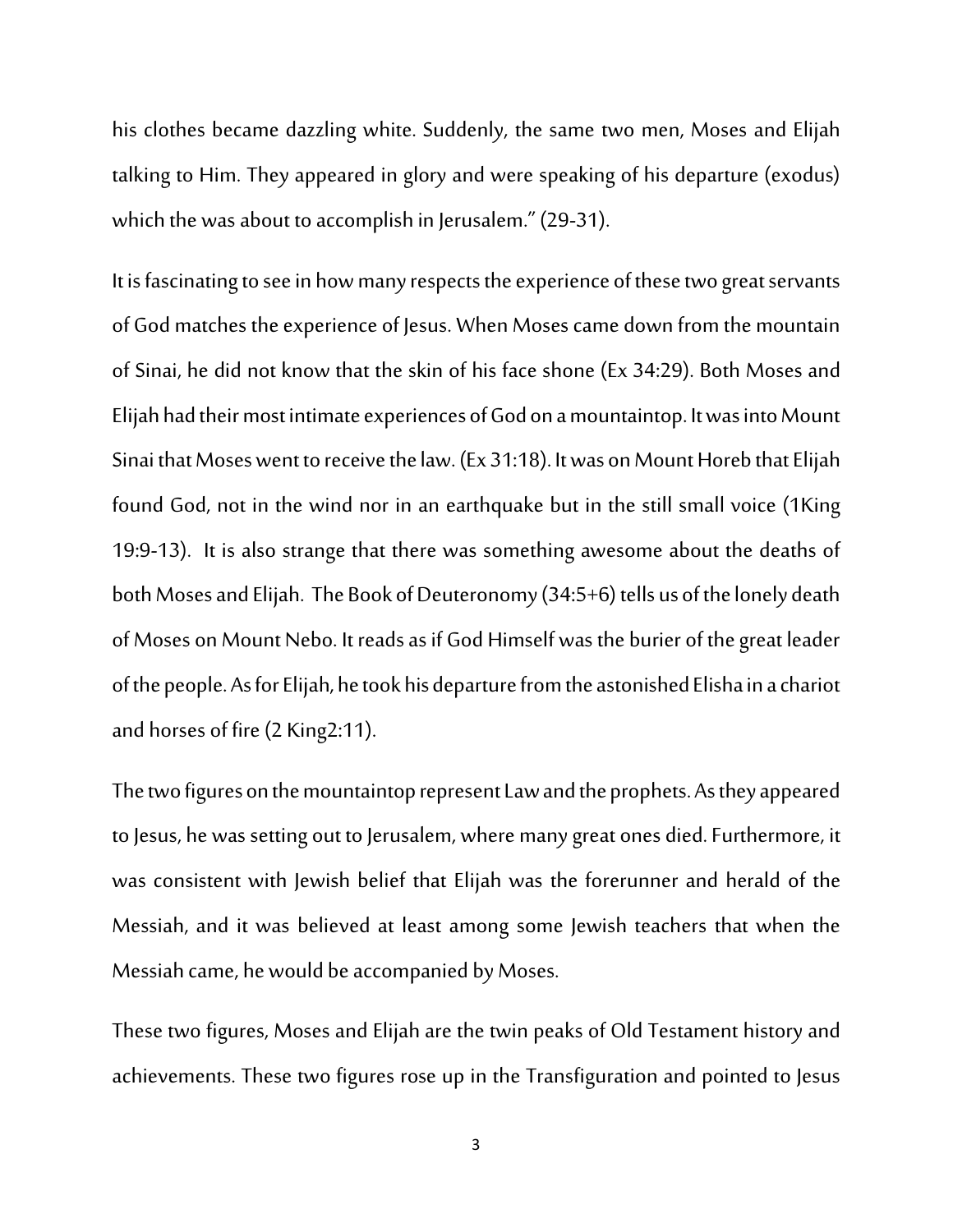on His way. In them, the history recognized Jesus as its own consummation. The greatest of the law-givers of the greatest of the prophets recognize Jesus as the one of whom they have dreamed and as one foretold. The appearance of those two greatest human figures witnessed to Jesus that he is the Only True Messiah. He is the true suffering servant as Isaiah called Him. They bode him to go out on his adventurous exodus, to save humanity of their sins on Calvary and the voice of heaven confirmed that: "This is my son, my chosen, listen to him."(35)

Thus, the transfiguration must be seen as a mix of glory and the cross. Suffering and promises of judgment intertwined.The cross and the Glory of God are not at odds.

In this very special transfiguration, what was the reaction of Peter? Peter was overwhelmed by this Holy moment, and therefore he wishes to make a booth, a tent, a Tabernacle, perhaps referring to the Jewish Festival of Tabernacle (Sukkot) by which to offer lodging for these historic and significant religious figures. Peter suggests to make three booths: "one for you, one for Moses and one for Elijah" he said. His desire is to preserve this holy event and to capture something of magnificence of that holy moment. However, while he was saying this; a cloud came and overshadowed them... Then from the cloud came a voice that said: 'This is My Son, My Chosen, listen to Him!' (34+35)

Isn't Peter's reaction averytypical approach of human beings?We do not understand the very message of that moment. We love to create booths, or tabernacles, that would separate people and create division. We see this in every aspect of life. Nations want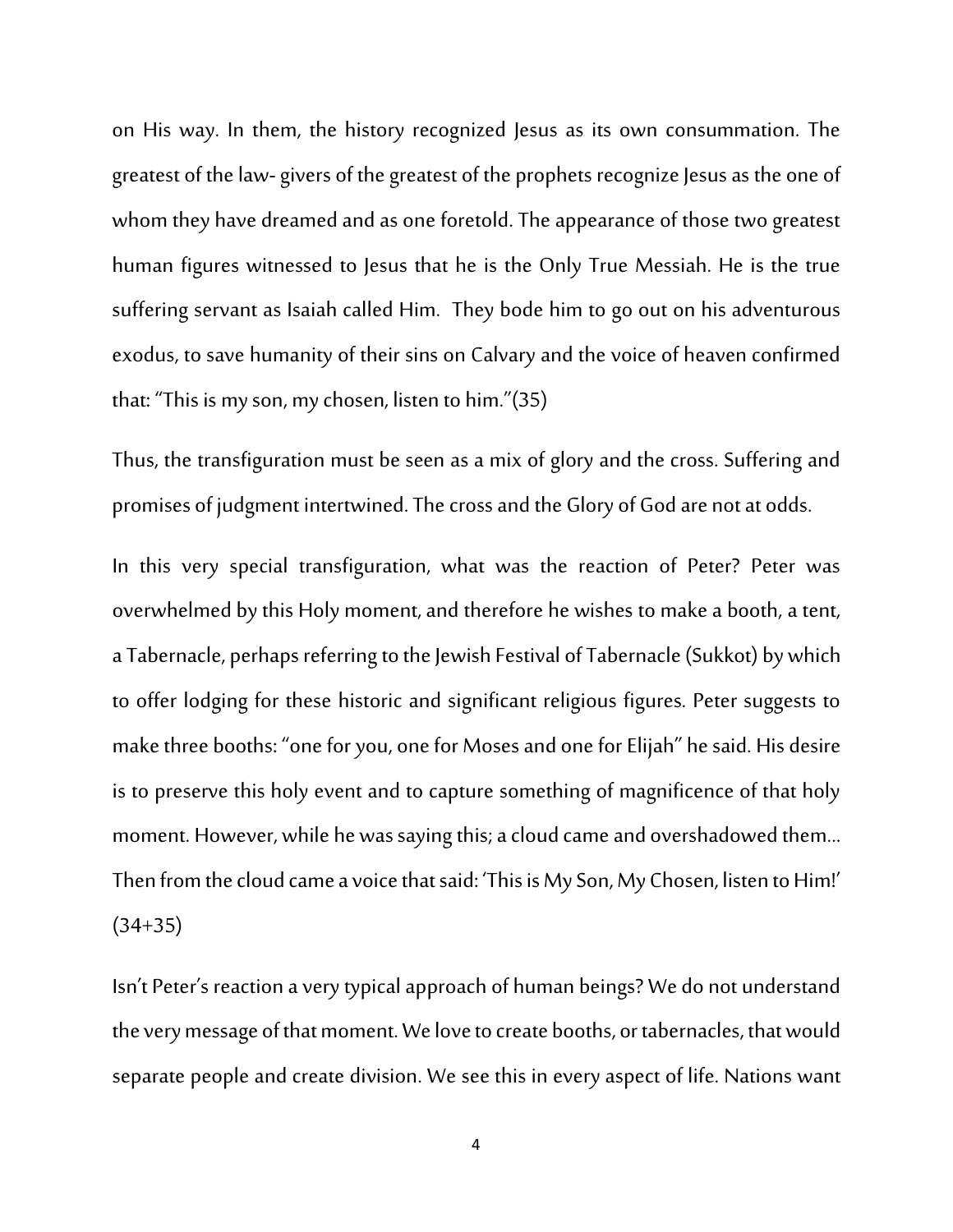to be separated and live in their own spaces. Wars are launched to secure the narrow boundaries of the nation. National security is more important than justice or our common well-being. Prejudice against other religions or cultures is seen as normal. We certainly prefer to live within our sown religious booth. This is the reason, when we plan to build booths of security, the result is we live in booths of selfishness, and we create hatred of those who are different.

My fear is that anti-Semitism, Islamophobia, xenophobia , Christian persecution and other fears are growing because we want to build our own booths and separate ourselves from others. The lesson of Transfiguration is to pull down any booth of separation and to find the common values in all religions that promote justice, living together, diversity, peace, and acceptance of the other. Only then we can work for the common well-being of every nation and every human in the world.

The call of unity isvery clear for us as Christians. We are naturally like Peter, hoping to build booths and forgetting to listen to the voice of Jesus. But like Peter, now we have heard the voice from heaven asking us in our different churches and different nations not to build walls or booths on the mountaintop, but rather to be united in a reconciled diversity, together co-creating God's Kingdom on earth as in heaven.

It is said that the twentieth century was the century of the ecumenical movement. It seems that the Holy Spirit has actively worked in all of our Churches to hear the voice of heaven that calls us to listen only to Jesus. He is the fulfilment of prophecy.Thank

5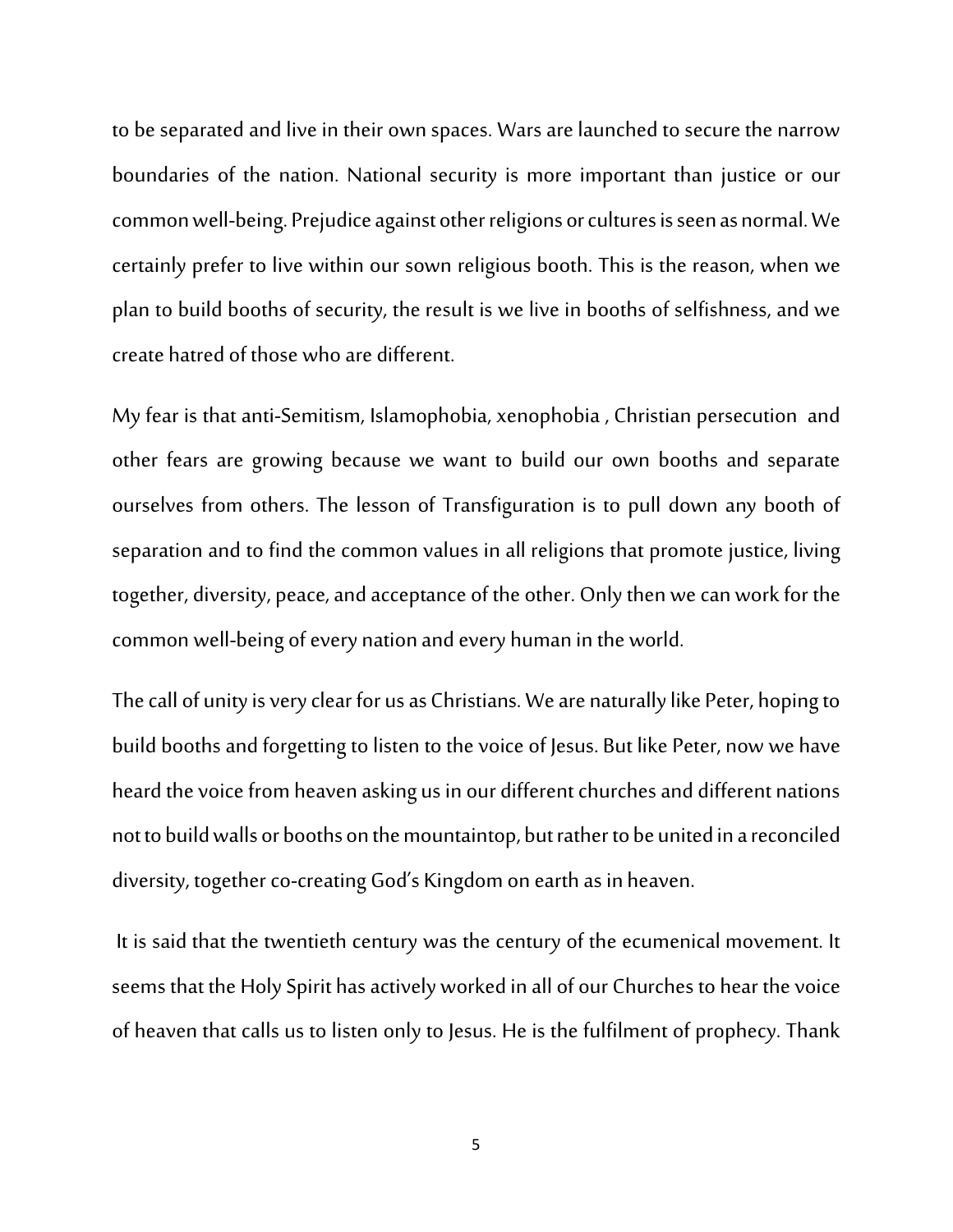God for all the mothers and fathers in faith that brought us to witness such a unity in a reconciled diversity in the one Church of God.

In 2016, the Lutheran world federation and the Holy See co-hosted a joint worship service to commemorate 500 years of Reformation. A common worship was cohosted by Pope Francis, me (the President of LWF) and the General Secretary of LWF, Rev Martin Junge. It was a very historic and moving common worship of thanksgiving, repentance, and commitment in the Lutheran Cathedral in Lund, Sweden. Above all else, together we witnessed to the belief that what unites us is greater than what divides us.

However, one day earlier, the Sunday prior to our joint service, I was invited to worship at Lund Lutheran Cathedral celebrating the Reformation with the regular Sunday congregation. Following the Liturgy of the Holy Communion, something special happened. Just before the closing hymn, we suddenly saw the Catholic Dean of St. Thomas Aquinas Catholic Parish in Lund entering the Cathedral carrying the Vatican flag, an icon of Virgin Mary, and accompanied the entire local Catholic congregation. Together, they processed to the altar of the Lutheran Cathedral and joined the congregation in shared songs and prayers. As we Lutheran and Catholic clergy gathered around the altar of God, I have never seen faces so elevated and happy.

Everyone, including myself, had tears in our eyes. It was like a dream. Many in the Church were amazed. It reminded me of the Day of the Pentecost when the disciples were amazed with what was happening in front of their eyes. Later, some observed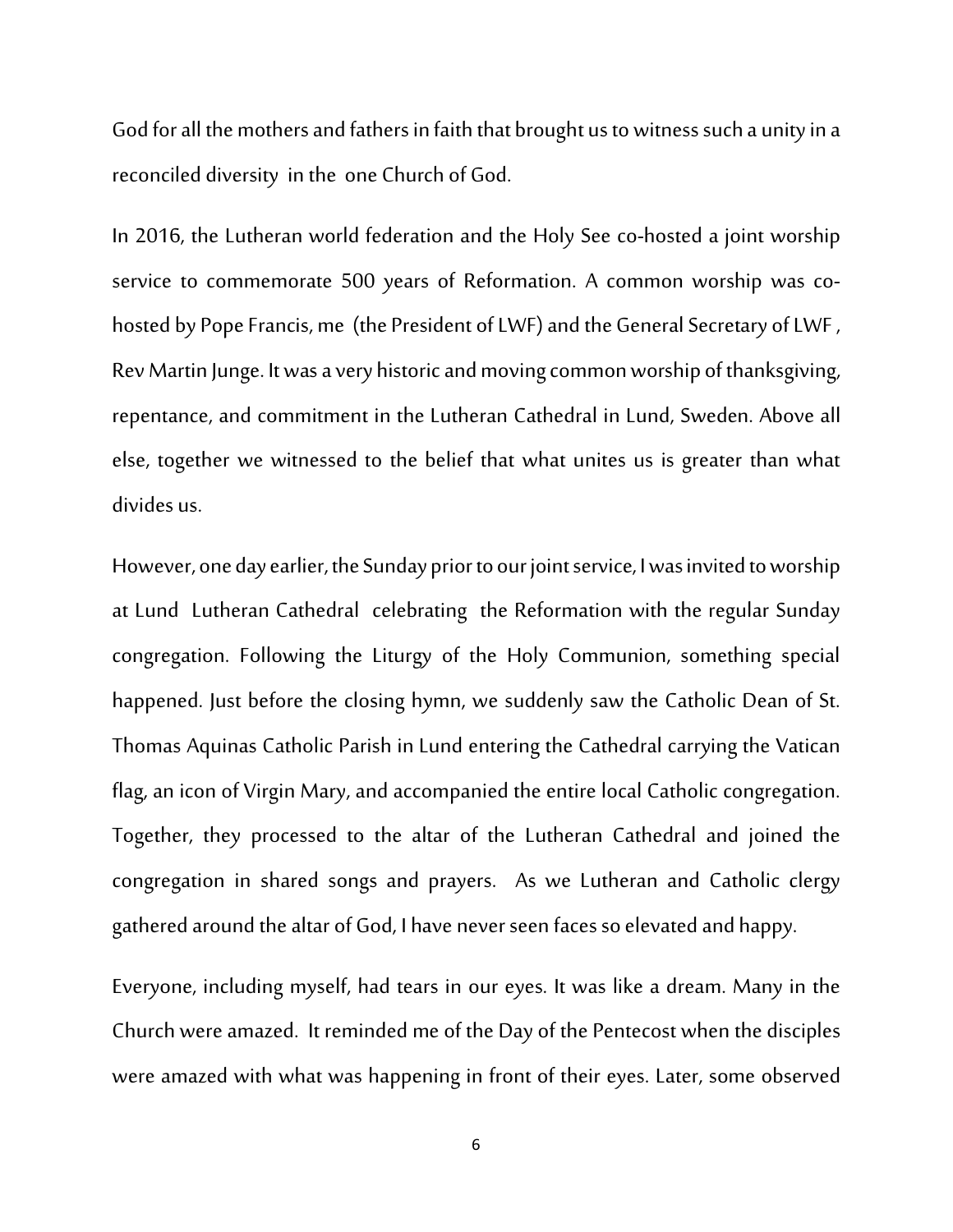that the ecumenical joint worship co-hosted by the Pope, myself of the General Secretary would have meant very little if the local people had not embraced it fully.

That day, we were truly on the Mount of Transfiguration. But we were not there to erect booths, as Peter desired. We were there to tear down walls. We were there to say farewell to every wall of hatred, prejudice and division and to hear the voice from heaven saying: "This is My Son, the Chosen, listen to Him". Thanks be to God, we have learned to see the living Christ in our sister churches, and together we have promised to proclaim the Gospel of love to the whole world.

There is a story about a believer in Christ who was listening with rapt attention to an agnostic astronaut who was bragging about their discovery of modern astronomy. After a while, the believer turned to him and simply said: "Yes it is true. You folks look through instruments which science created and see millions of stars. But, I look up and see only few stars but behind them, I see the Living God.|"

The story of transfiguration challenges us as it challenged Peter. It asks us this Lent to listen to Christ, the Messiah, our Redeemer. It challenges us to be living witnesses for Jesus when we come down from the mountain, and together proclaim the Gospel of Love to the world. It challenges us to think about new ways to be unified as different churches, different nations, and different peoples. Above all, in the midst of all that is happening in the world today, from COVID to climate change to the crisis in Ukraine, to listen carefully for the voice of God, who assures: "This is My Son, My Chosen, your Redeemer, listen to Him."

7